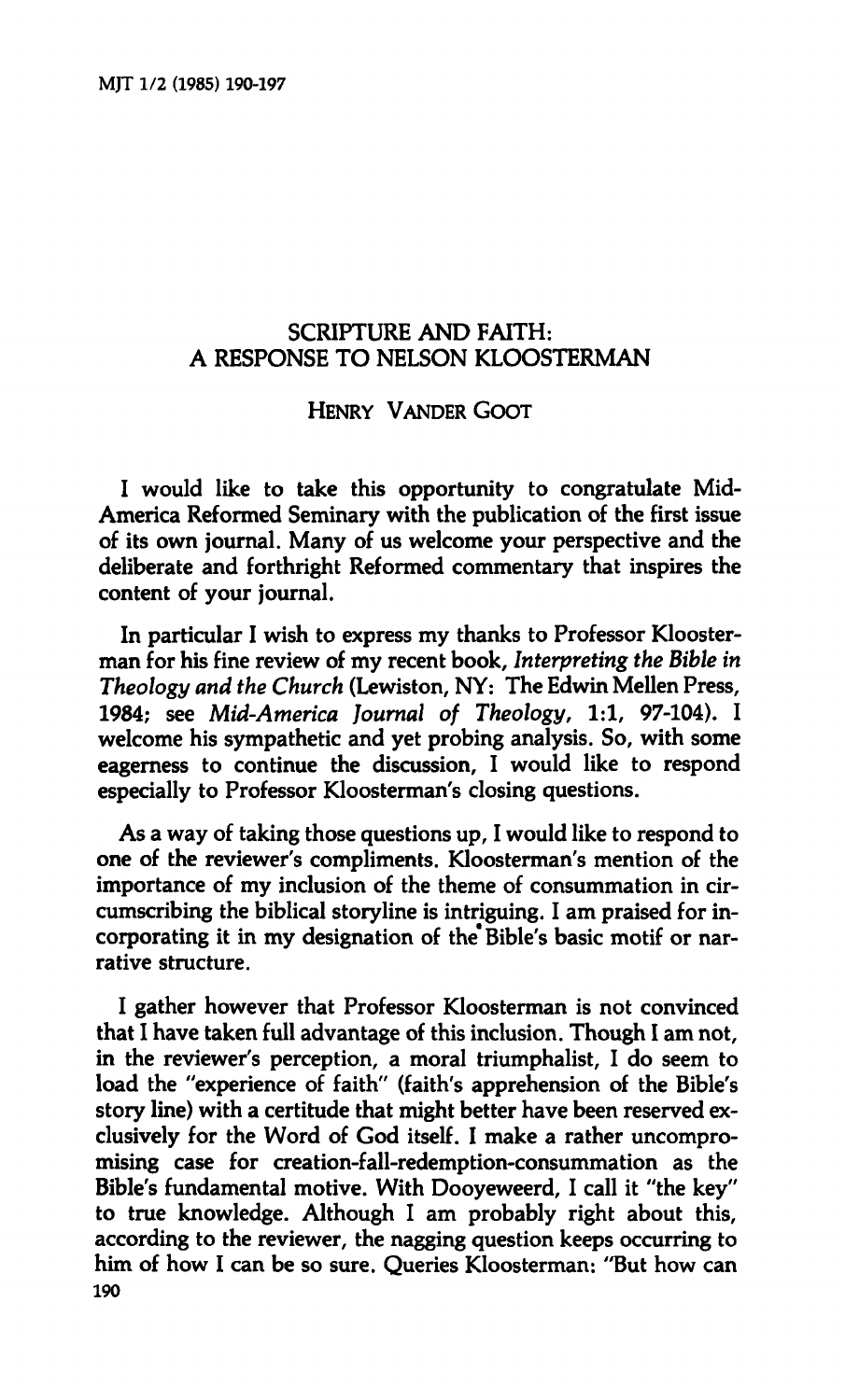**we certify that the beginning-middle-end** *character of the narrative*  **necessarily yields the creation-fall-redemption-consummation storyline to the eyes of faith?" What, for example, do I make of the alternative pattern of, say, a Karl Barth, for whom the Bible's center is the dynamic of eternal election and reconciliation? In the light of these other readings born of genuine faith, would it not be the better part of wisdom and modesty to admit that my fourfold scheme is "the** *product* **of faith's reflection" and thus not the key itself to the Word of God? In stressing as much as I do "faith's apprehension," have I not merely "shifted the problem of verifying Scripture's authoritative message from the subjectivity of biblical criticism to that of faith's experience?" According to Kloosterman, it is not clear that I have avoided the appearance of the very subjectivism I oppose so sternly in my polemic against historical criticism. It is to this claim of Kloosterman's that I now turn my attention. Let me say that I welcome the probing inquiry since it touches on the heart of the contemporary hermeneutical debate.** 

**First, I already mentioned in my book, though I probably did not emphasize it enough, that most modern theologians themselves admit that creation-fall-redemption-consummation is the structure of what is phenomenally there in the Bible's narrative (cf. pp. 72 and 84-85 of my book). Bultmann, for example, insists that demythologization is necessary because the text as received thinks in prescientific, and therefore for Bultmann, primitive and unacceptable terms. Even radical critics presuppose that the creationrecreation structure represents the world view of the authors and final redactors of the text of Scripture. They located the creation materials of the Bible in first place, regarded the redemption of the Messiah as a mid-point in the time-line of history, and looked to an eschatological completion in which the "accident" of sin would be eliminated. At least the authors and redactors of the Bible thought in realistic, straightforward, and naive terms.** 

**The real question comes, then, at the point where theologians take it upon themselves to evaluate and judge this vision from another vantage point, say, from the world view of modern times. It is too complex a matter to deal with elaborately here, but suffice it to say that many of the circumstances (intellectual and practical) of modernity make it impossible to remain content with the verbally realistic perspective of the authors of the biblical documents. For moderns that perspective is, simply put, just too magical and unsuspecting. As a case in point of this position within the Reformed world itself I cite extensively from the work of Hendrikus Berkhof** 

**191**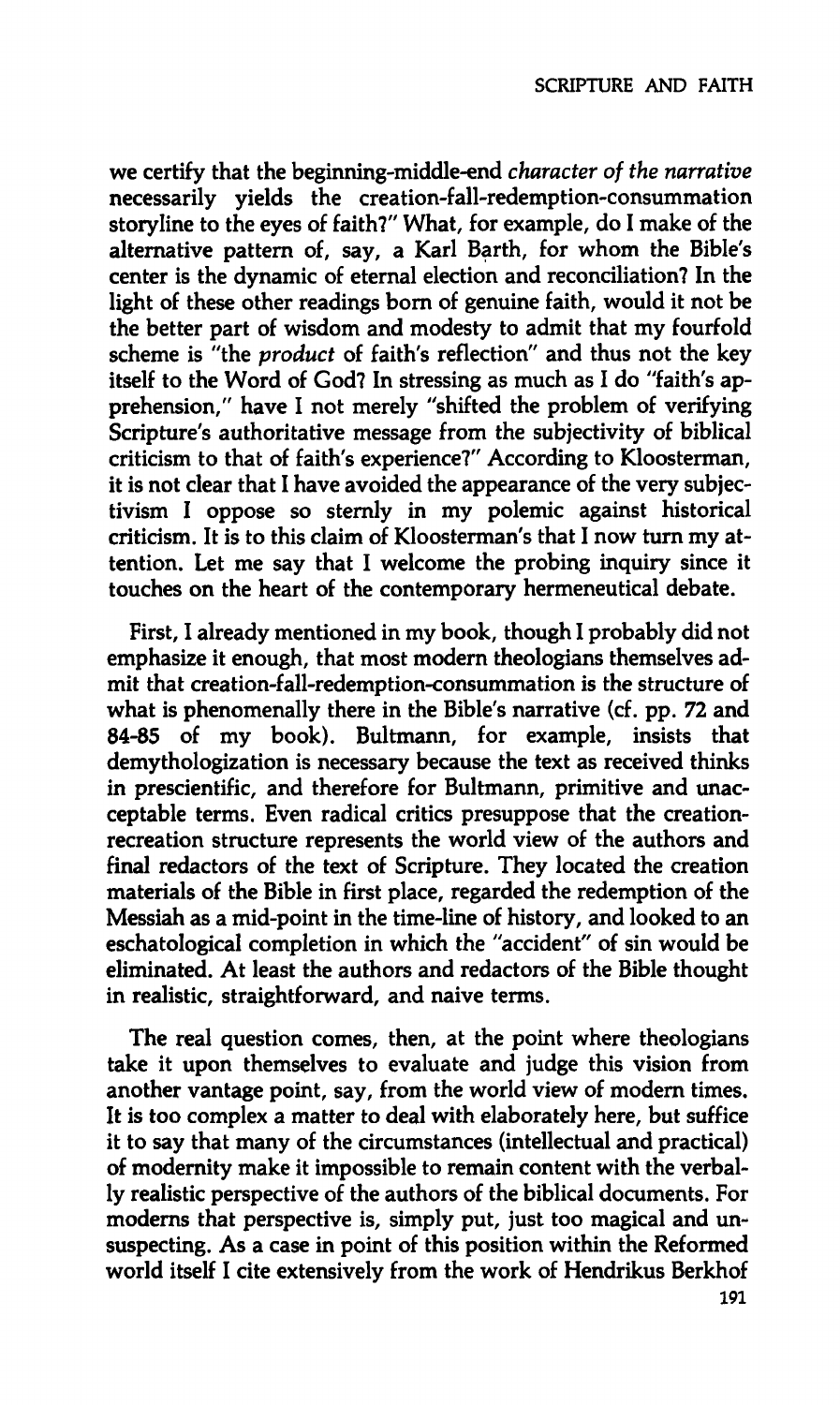**in the sixth chapter of my book. For Berkhof historical criticism has put an end to verbal realism, to the posture of naive experience in print. The substitute patterns of Barth, Pannenberg, and Moltmann, to name just a few, are born, to one degree or another, of the critical mind, a mind that will henceforth always distinguish the apparent from the real and call on critical scholarship to inform us in an at last reliable manner about the latter. A methodologically reductionist angle on the Bible comes thus frequently to displace the fullness of the naively given biblical pattern itself. However much this may be contrary to the best in any one of these thinkers (I think in particular of the great work of Barth and Pannenberg), it is not clear that the proper order of life and science has not been subjected to an odd reversal.** 

**Getting back, then, to Kloosterman's query, I would say that none of the theologians he cites would disagree with what I say about what is phenomenally there in the text of Scripture as a whole, in the final redaction as we now have it. The real difference between these theologians and myself is that what is there phenomenally is Word of God for me but only the human vehicle of its transmission for them. If we set out to reconstruct what is there (or "interpret" it in the modern hermeneutical sense), we are implicated in the modern intellectual way of escaping from it. Hence, in my book I call for letting what is there reconstruct the world (and world view) of the reader rather than be reconstructed or decoded by him.** 

**This leads to a further, deeper matter that must in modern times be brought to the fore again and again because so much militates against it. In the introduction to my book I said (and probably should have explored more fully, or said time and time again) that my book represents a defense of the notion of literal sense because I believe that the "phenomenally given linguistic word" is trustworthy. In the background here stands my concern for and interest in the doctrine of creation. In the Christian and biblical view of creation the immediately given is pronounced by God himself to be very good, and that time and time again as if we would have trouble remembering it. Creation is exactly that, creation; it is not God! And this means that it is not to be compared with God either in any philosophical or ontological sense. I reject the analogy of being and the infinite-finite distinction between God and the world on which it is based; and I do so on the basis of the doctrine of creation. The creaturely is not in any sense** *less* **than God, or commensurate with God's being in any way. It is not a reminiscence of the divine either. 192**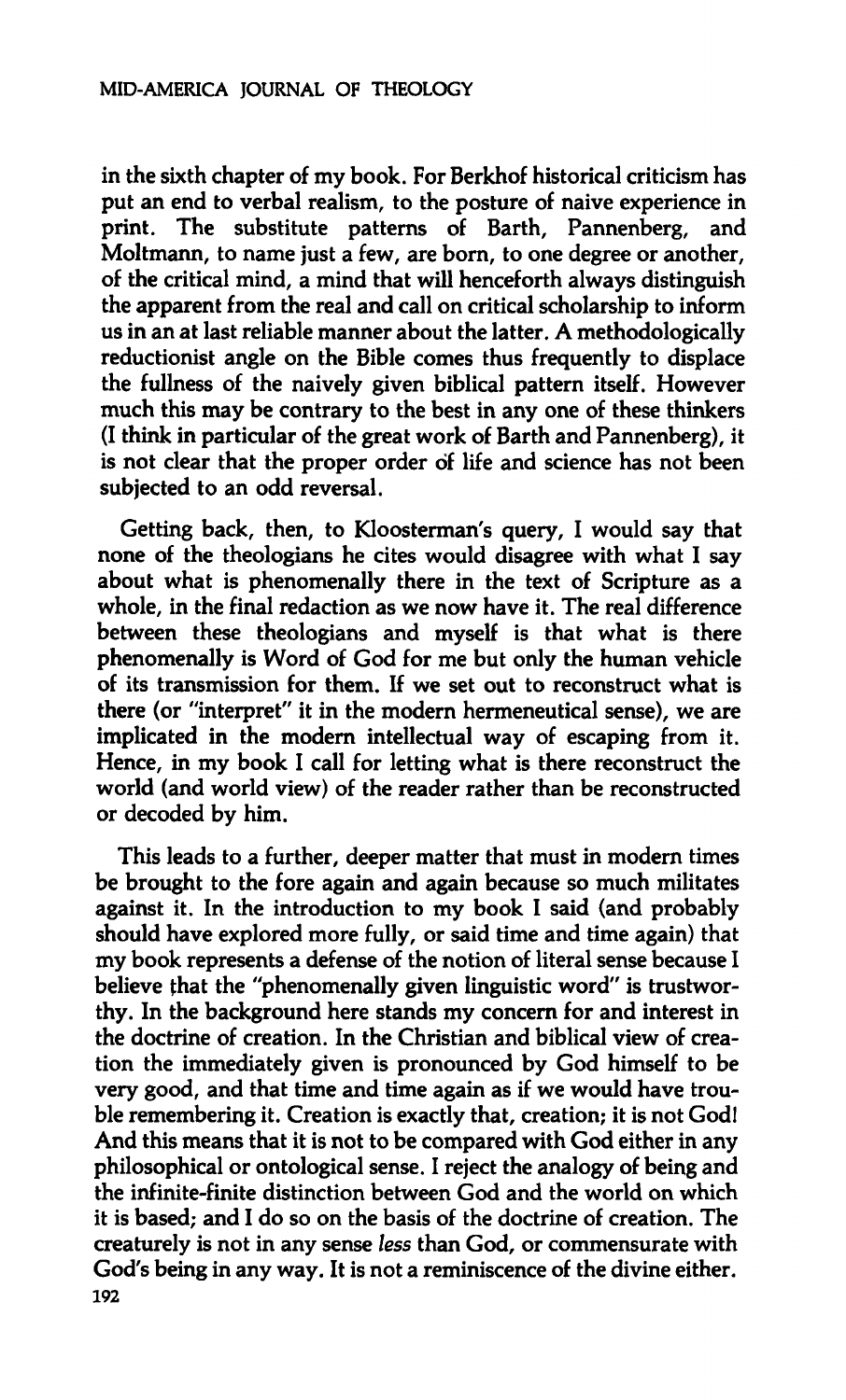**Rather it is** *other* **than God, and because other, therefore also very good** *on its own terms.* **I deny in no uncertain terms the ancient and modern intimation that creation is intrinsically deficient (which it would necessarily be if able to be compared to God).** 

**All of this means that creation, which includes language, human knowledge, the human action of faith, and the phenomenally given word, is perfectly capable of bearing God and his revelation, if that is what God wishes to have happen. I gather that he wishes it to happen because he has declared it capable of and destined to sanctity and holiness in his creation of it on the seventh day in particular. The potential for divine residence in it was conferred on creation to complete it. Creation is not complete without its being ordered to the Sabbath, and thus to the divine indwelling.** 

**This being the case according to the biblical doctrine of creation, we must regard as false the following view, which in modernity has even trickled down to the highschool level. Twitted as the position over against which he develops his own view, the dominant modern view is reproduced by the great philosopher Hegel in one of his major works. In this view, according to Hegel, the Absolute (truth) must be distinguished from the instruments by which we attempt to take possession of it. This being the case, modern philosophy up to Hegel has held that therefore the Absolute, the truth itself, can never be had by the human being because the instrument of knowledge never leaves unaltered what it seeks to possess in itself. We thus receive the truth only as it is through and in the medium of human knowledge and thus never as it is in itself. It is this view, to which modern philosophy had led, that Hegel thinks himself to have overcome in his** *The Phenomenology of Mind.* **But I believe that serious questions can be raised about whether Hegel did not himself dig the relativistic hole even deeper.** 

**In any case, Protestant theology accommodated to Germanic philosophy is profoundly dependent on an ontology of creaturely qualities (what it prefers to call "finitude" in recollection of Plato) that regards them as in principle unfit and inadequate to God, the Absolute (in Hegel's language). Every instance of putative knowledge tells us more about the agent, instrument, or subject of the act than about that to which it is directed. Moreover, each angle of entrance to the truth is by the nature of the case at best only a partial contribution to the whole, which can and will thus only be had (if ever) at the end of history itself, in a cumulative process of evolution to the omega point. Moreover, language is unreliable, finite to the core.**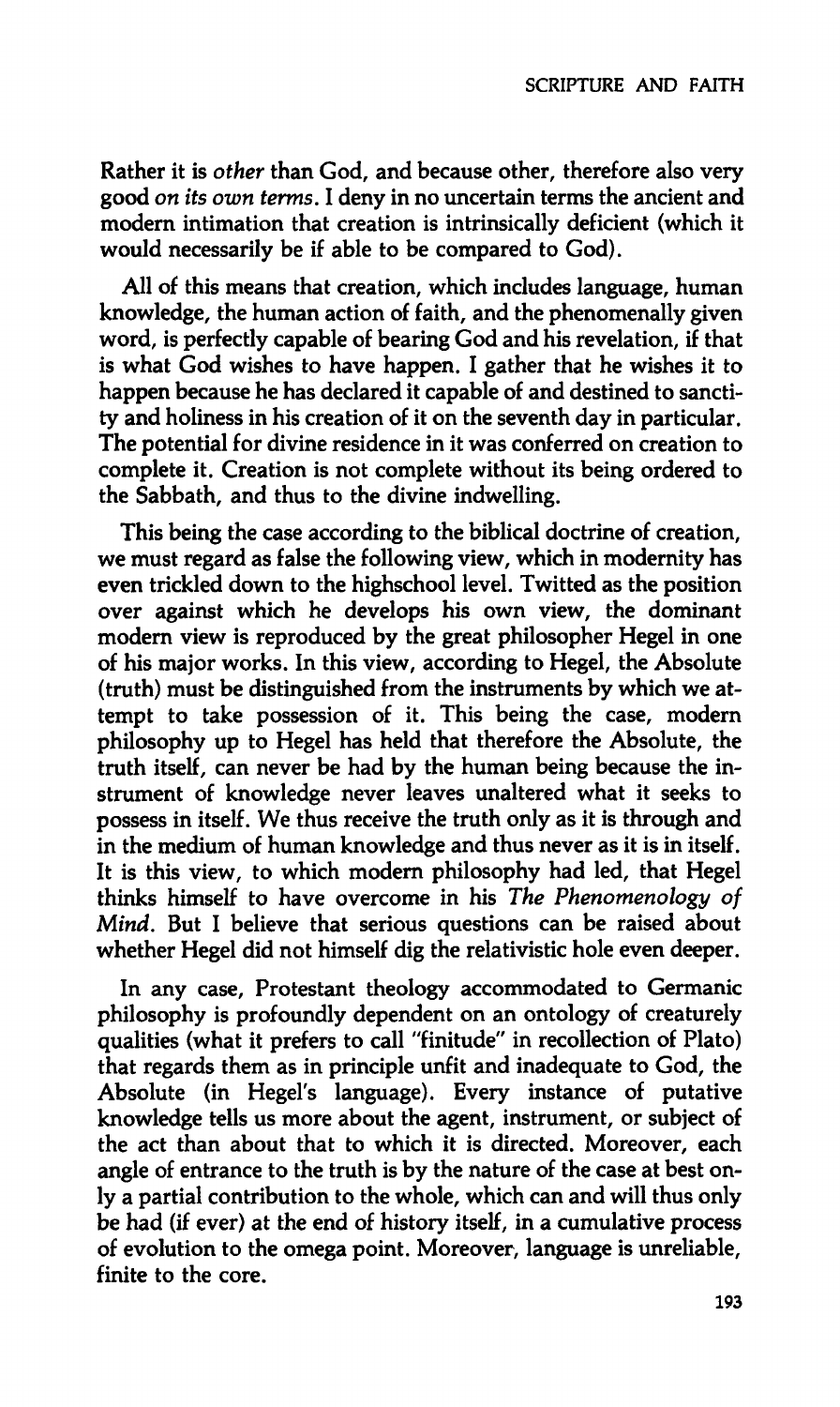**This position, I dare say. Professor Kloosterman thoroughly and rightly rejects. But does an orthodoxy that stresses the Word's "outthereness" as much as it often does, not fall prey to the same result as liberal Protestantism: namely to the idea that the best that we can possess is, to use the language of Kloosterman himself, "the**  *product* **of faith's reflection"? I ask this question because it seems to me that a Word out there that can never be connected up with a human word, or a human idea, or a human act such as the act of faith, is finally an unknowable and undoable Word, a** *Ding an sich.*  **What help is it to have such a Word anyway? Either I should address this question to Prof. Kloosterman, or I must suggest (frankly, I am dying to) that Prof. Kloosterman's query about this matter does not sound like a very characterstically conservative one.** 

**In pursuance of the question rather than the final suggestion, I would add, furthermore, that a view of the Word strictly distinguished from man's response to it is, I believe, incompatible with the Bible's own rather naive portrayal of the connection. The Bible speaks in the most uncomplicated, natural, and self-evident ways about the connection between God's Word and man's actions, or heaven and earth.** 

**Allow me an example from Scripture itself. When Saul, persecuting Christians, is confronted on the Damascus road by Christ himself, Christ asks: "Saul, Saul, why do you persecute me?" The fact of the matter was that Saul had been pursuing Christ's disciples, not Christ himself. Yet Christ makes no contorted distinction between himself, his divine being, on the one hand, and his followers on the other. He allows his own to be identified with him, in all their creatureliness. There is no hint here that Christians are incapable of representing God himself, or that their deeds are at best by the nature of the case only "analogies" of the kingdom, signposts of the divine. The unreflected sense of identity present in these words of Christ reproduces, I believe, the overall view of Scripture itself. (See also in this connection the story of the last judgment in Matthew 25 for a similar view of identity.)** 

**What I mean to suggest here is that, though Prof. Kloosterman's query about my tendency to ultimatize faith's construal of the biblical story may have a point, there is in this emphasis a reminiscence of the modern philosophical distinction between subject and object that fails to do justice to the Bible's rather more naive (in the positive sense of the word) view of the relationship between God and man. Was man not made to live in the truth, and, 194**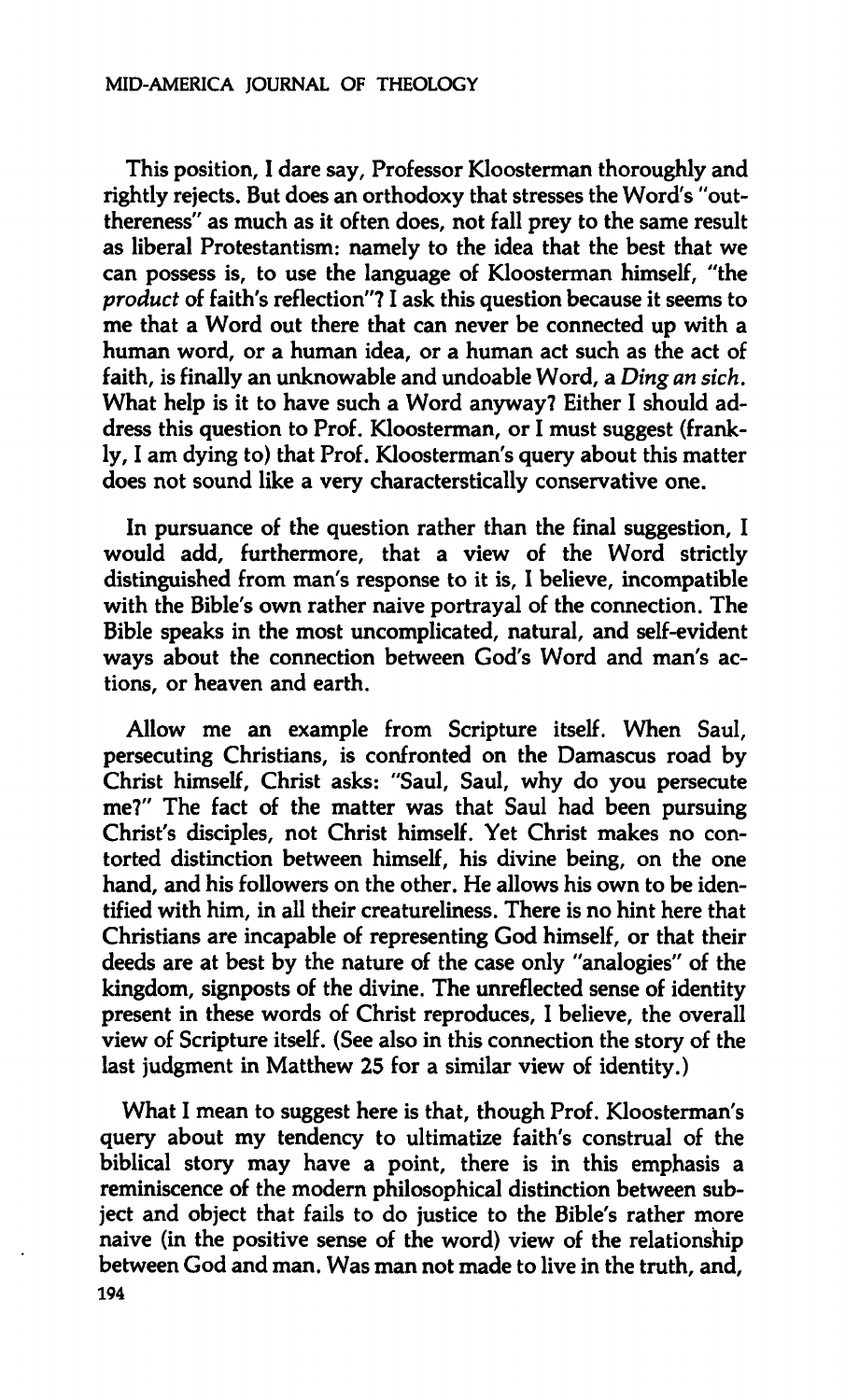**thus, do his gropings after Certitude not bespeak a condition for which he was created? Must the Word from on high be so separated from creation that it can be no more than a** *Ding an sich,* **a regulative ideal, or a thunderous objective authority from on high that simply overwhelms the human and brings it to naught?** 

**Having lost a sense of realistic biblical narrative, or historized story, western theology has been prone to go either one of these two possible routes, which in substance are not as dissimilar as is often thought. What, then, is this Scripture in itself in relation to which every possible human reception or appropriation is always necessarily only "the** *product* **of faith's reflection"? Is it not itself as an idea a product of speculation that, as Calvin stresses so often, does us no good?** 

**Finally, there is the closely related question of tradition as Professor Kloosterman raises it in this connection. He queries, in the same vein as mentioned above, whether my view that theology is called to interpret the interpretation of Scripture resident in the Christian community does not accord tradition a "status beyond that historically accorded it in Reformed theology?"** 

**Here I should like first to respond by asking what status Professor Kloosterman thinks has been accorded tradition in Protestant thought. I dare say the Reformed tradition has no theory here, no precisely developed teaching—only a rather vague anti-Catholic polemic, which has usually done as much harm as good. To be sure. Reformed thought rejects the idea that tradition is an independent source of authority alongside of Scripture; or the idea that there is tradition in Scripture itself as well as outside and that, therefore, the process of revelation is ongoing. But I do not believe that it is incompatible with Reformed faith, and especially the praxis of the Reformers, to go farther and allege the following as well on the question of the status of tradition.** 

**First, not everything that the church says aright either can be or has been directly extracted from the text of Scripture. There is (properly so) such a thing as working out of Scripture, of asserting what is not in the Bible but what is biblical nonetheless. I take it that that is, for example, what a dogma or doctrine is, and I take it that doctrines can be correct and that what is correct is authoritative. Furthermore, I take it that such truth (say the doctrine of the Trinity) may become a framework of understanding in terms of which Scripture will in turn become read (properly so).**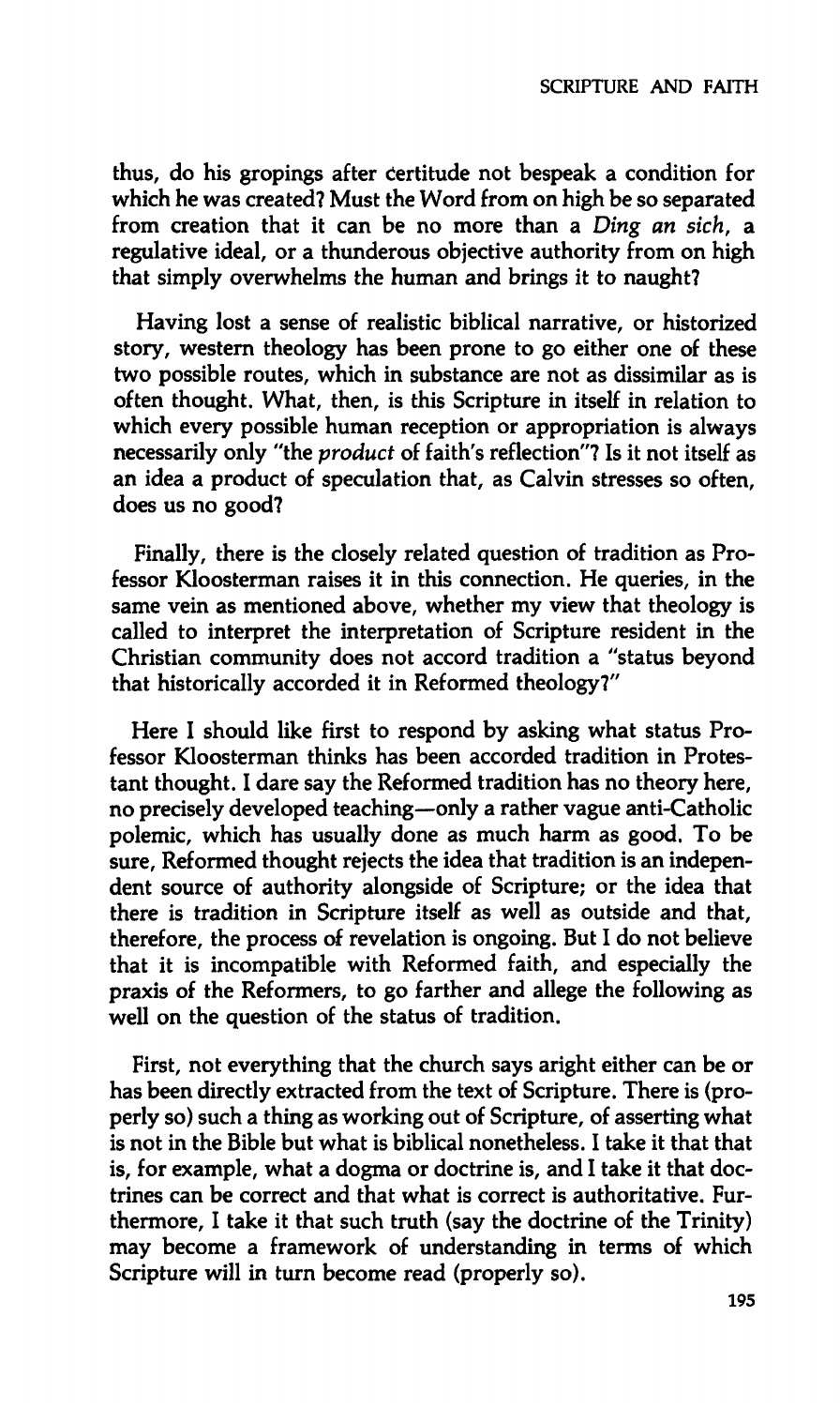**Second, and most important for our purposes, Protestants need to reflect much more than they have on the exegetical and hermeneutical practices of the Reformers. For example, Calvin's works are filled, sometimes to the brim, with citations from the Fathers and medieval authors. One need only think of the frequency with which references to the following occur: Augustine, Bernard of Clairvaux, Peter Lombard, and John Chrysostom, to name but a few. Does this fact mean that Calvin regarded tradition as an authority alongside of Scripture, or that he accorded it a status beyond that accorded it by the Reformation? I think not.** 

**And I think not because Calvin regarded much in the Christian thinkers of the past as repetitions of Scripture. The Fathers were useful because they helped Calvin gain deeper insight into Scripture; they, as many other believers in the history of the church, opened Scripture for Calvin and were thus a chorus of witnesses who in their own times repeated Scripture for Calvin and thus made it more accessible for his own times. Scripture is not just something out there or way back there; it is also what the Christian community has done with it aright in the present. Through the centuries Scripture has authored a tradition apart from which we in turn today have no access to the Word of God. The Word of God and the proper means of its appropriation are not to be kept so hermetically and clinically apart.** 

**This fact alone, I believe, sheds light on Calvin's own exegetical practice. Moreover, it also illuminates our own. Just as Calvin had his authorities, we have Calvin and use him in that way, as an authority. We appeal to great leaders in our past as means by which better to make the Word of God relevant to our times. Naturally, these authorities do not become a part of the Christian teaching itself; though Calvin is a helpful means for us in our effort to understand and appropriate the Word, Calvin himself should never become part of the Christian teaching, another later phase in a putative ongoing history of revelation. With Scripture, revelation has received its once-for-all shape and source; all the revelation we need for our salvation is in. The Word has been spoken and now is hence the time for deeding that Word forth, making it effectual in our lives through the operation of the Holy Spirit.** 

**But this does not mean that what is right in the Christian tradition is not authoritative, for what is right in the tradition is the only instrument by which the Word becomes real in our lives today. Whether this answers Prof. Kloosterman's question about my view 196**